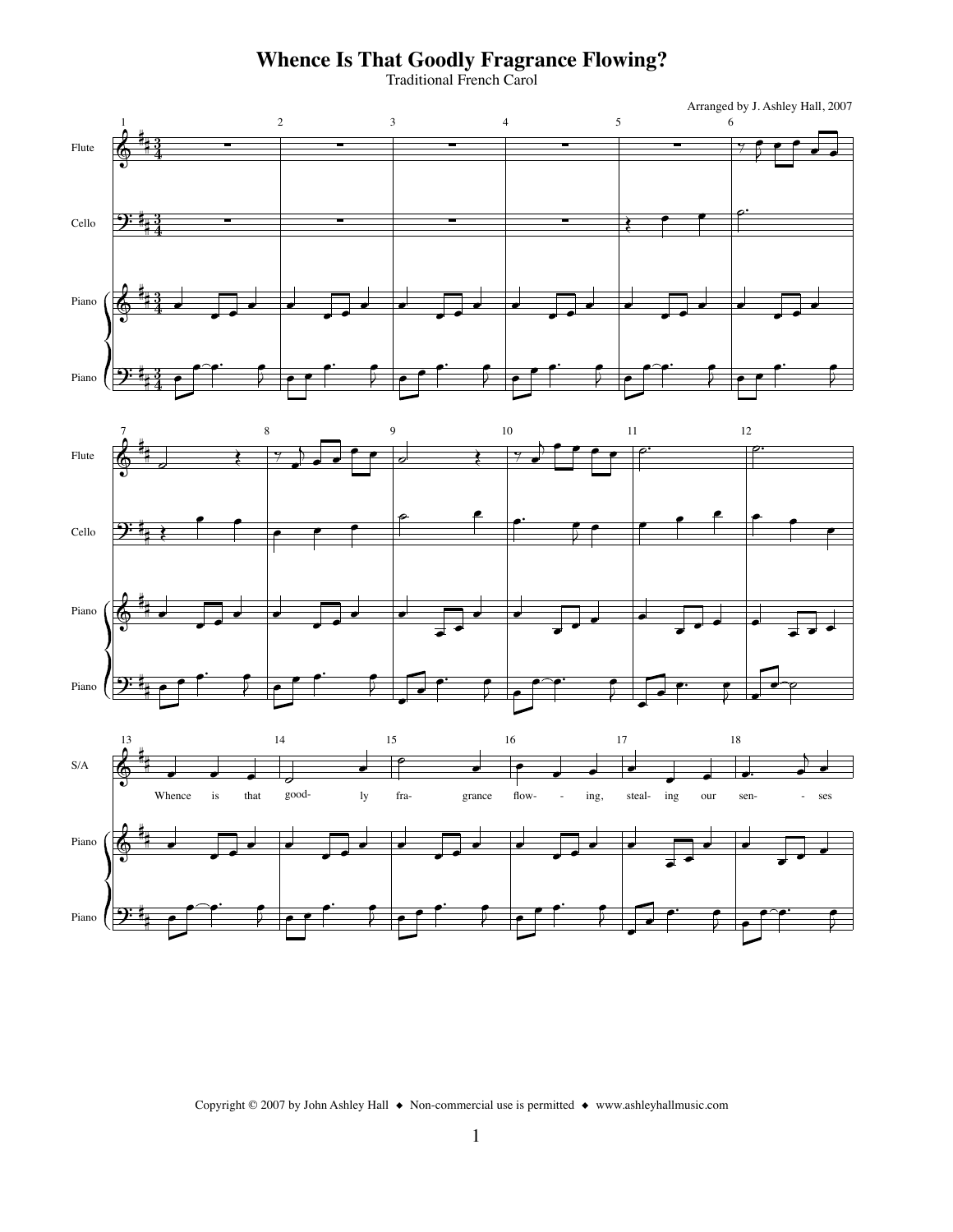

Copyright © 2007 by John Ashley Hall ◆ Non-commercial use is permitted ◆ www.ashleyhallmusic.com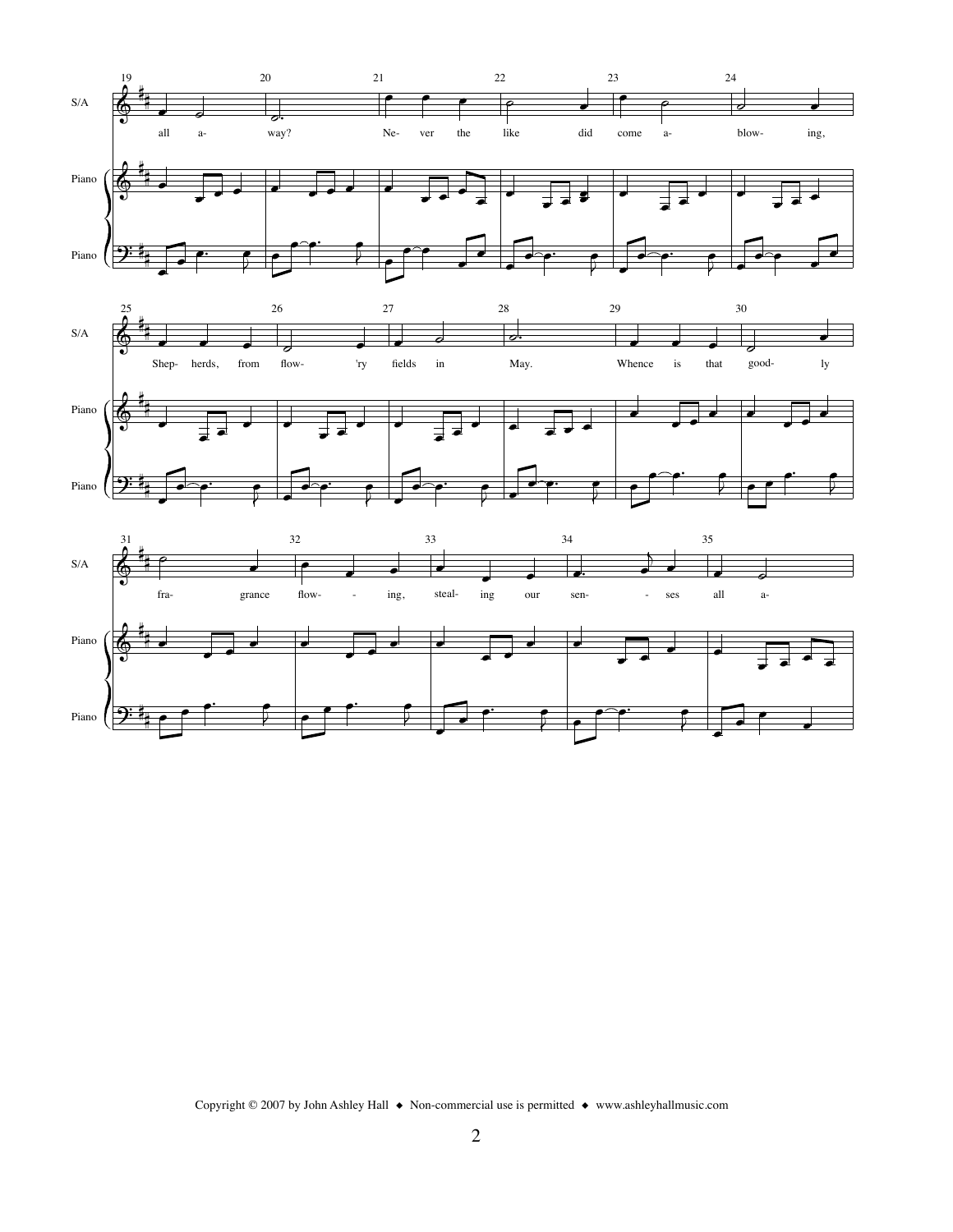



Copyright © 2007 by John Ashley Hall ◆ Non-commercial use is permitted ◆ www.ashleyhallmusic.com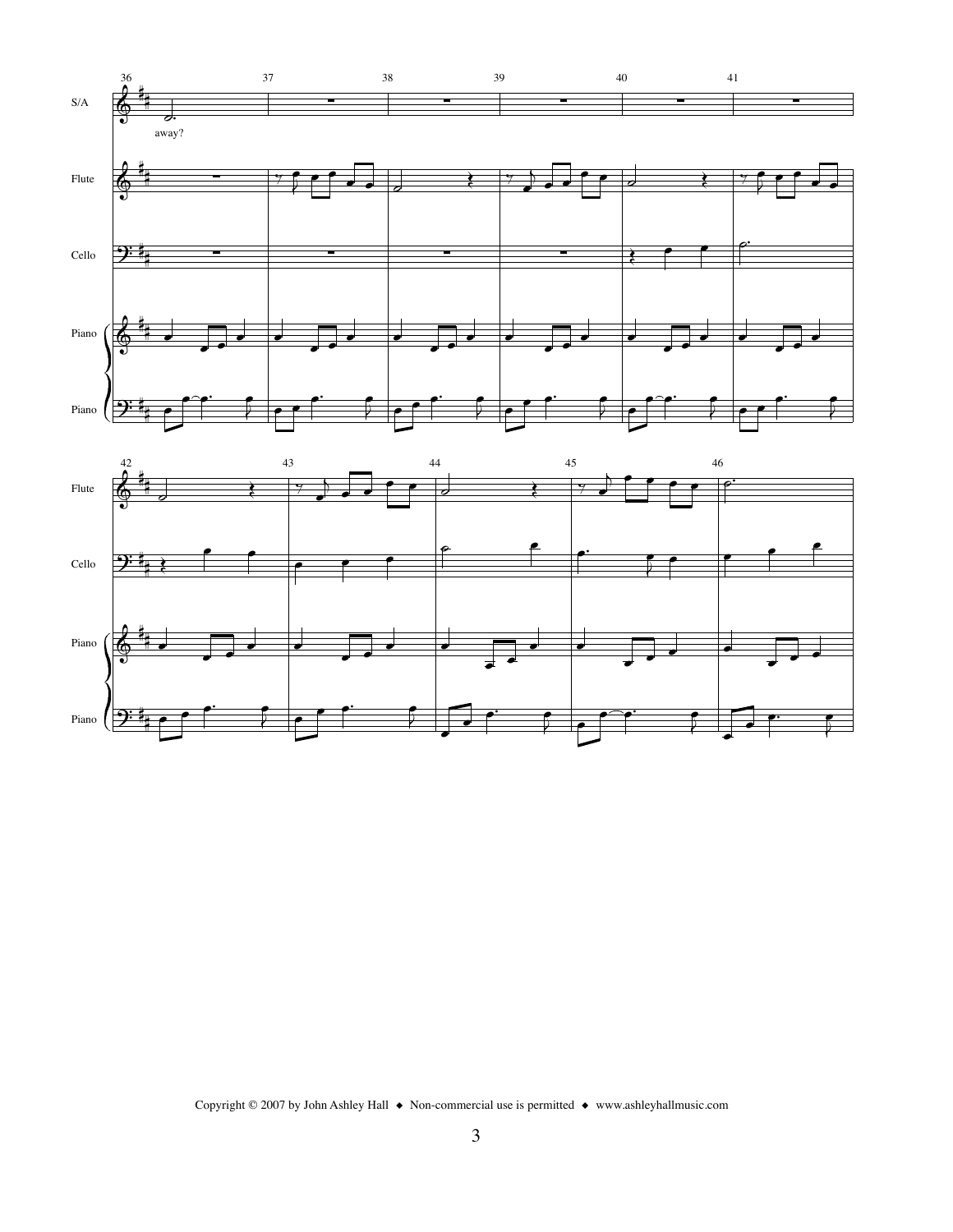

Copyright © 2007 by John Ashley Hall ◆ Non-commercial use is permitted ◆ www.ashleyhallmusic.com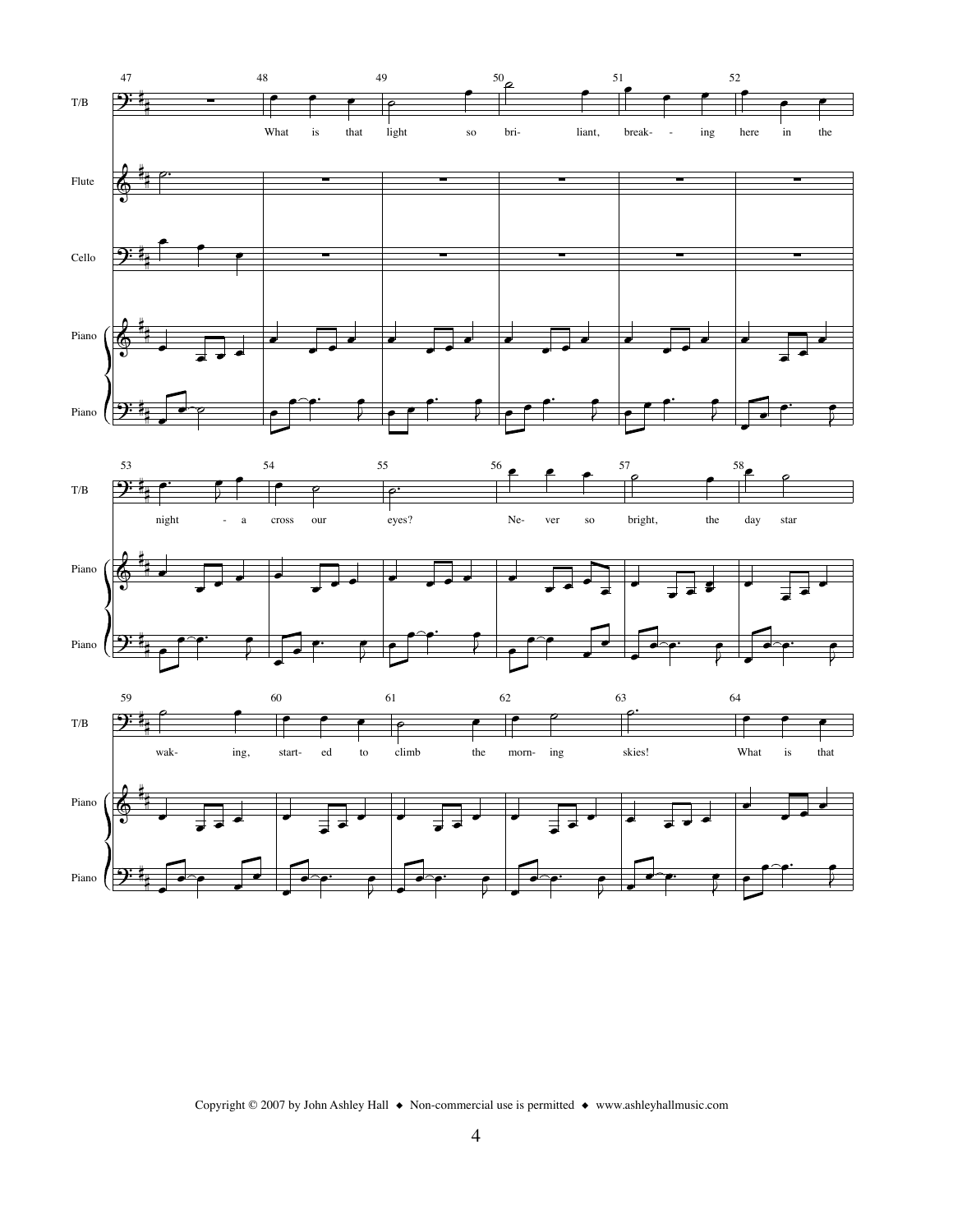

Copyright © 2007 by John Ashley Hall ♦ Non-commercial use is permitted ♦ www.ashleyhallmusic.com